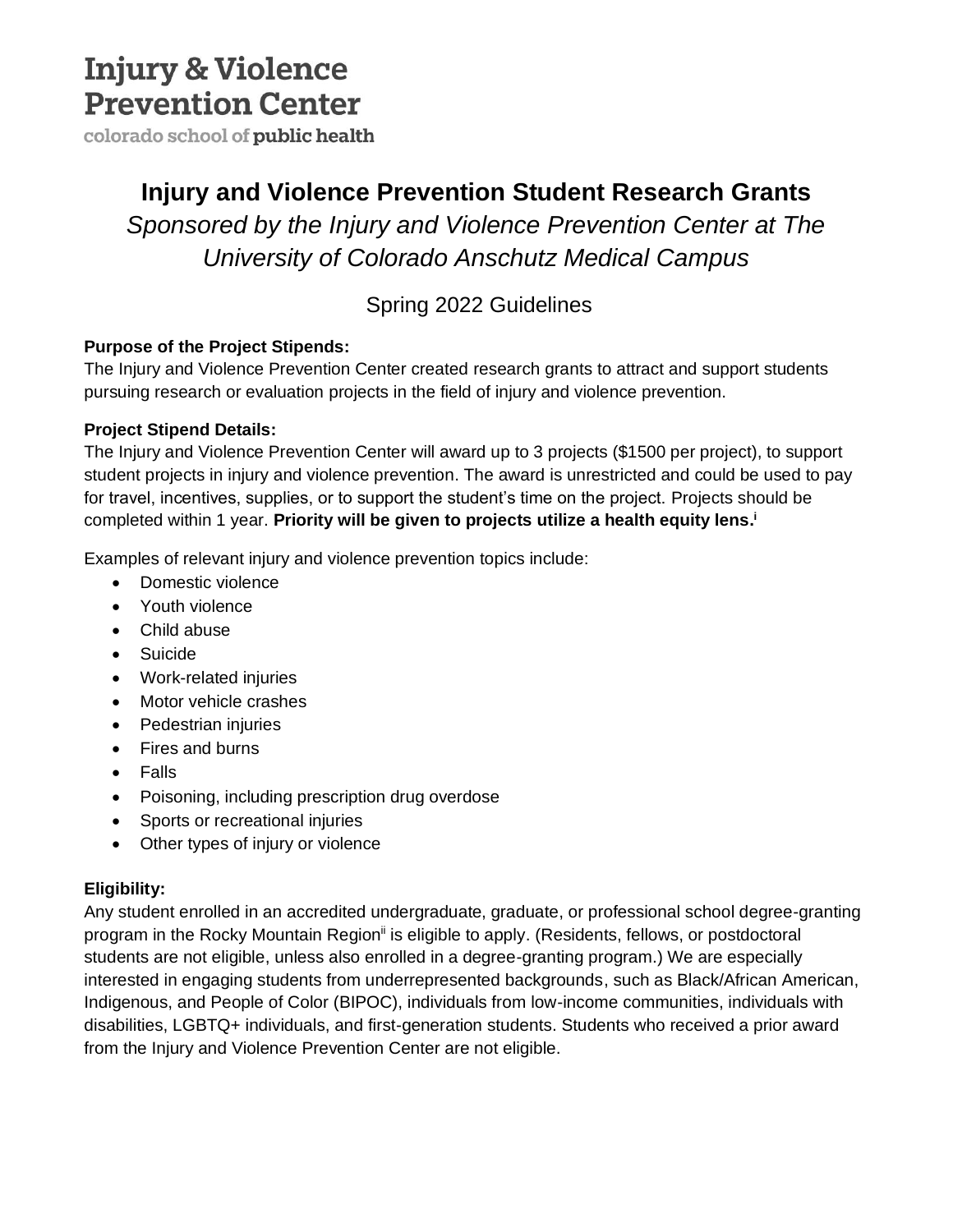# **Injury & Violence Prevention Center**

colorado school of public health

#### **Required application documents:**

- CV/Resume
- Project proposal to be submitted online (character limit of 8,000 characters; approximately 2 pages single spaces):
	- $\circ$  What are the aims for your project? Please be sure to clearly state your research questions.
	- o Please describe the rationale/background for your project.
	- $\circ$  Explain the feasibility of your project. What are potential challenges and how will you address them?
	- o How will this project contribute to the field?
	- $\circ$  Provide a project timeline, no longer than one year. Detail the steps you will take during the project period, and the estimated timing for completion.
	- $\circ$  Describe your plan for Institutional Review Board (IRB) approval if appropriate. If IRB approval is necessary, funds will not be distributed until clearance is documented. If this project will not require IRB approval, explain why.
- Letter of support from a faculty mentor that describes: (1) how the student is appropriately prepared to carry out the project; (2) commitment to IRB oversight as applicable, (3) commitment to meet regularly with the student, (4) and expertise of the faculty member relative to the project.
- Applications can be submitted online at this link: [https://ucdenver.co1.qualtrics.com/jfe/form/SV\\_81YPiXJ0x39sUfk](https://ucdenver.co1.qualtrics.com/jfe/form/SV_81YPiXJ0x39sUfk)
- **All applications must be received in full by midnight on May 15**.

#### **Review procedures:**

Projects will be reviewed by a multi-disciplinary committee of members from the Injury and Violence Prevention Center based on the following criteria:

- Quality of the project, including:
	- a) strength of research or evaluation questions;
	- b) appropriateness of methods to the question;
	- c) likely contribution to injury and violence prevention,
	- d) likelihood of successful completion in one year.
- Consideration for health equity
- Preparation of the student and match with an appropriate faculty mentor.
- Student status as someone from an underrepresented group.

#### **Awarding the prize:**

- Awards will be announced by **June 1, 2022**
- Funds will be released after IRB approval (if applicable)
- Awardees are expected to provide a copy of final product (e.g., publication, presentation, or final report) and are invited to present their project at a student seminar showcase.

*Do you have questions?* Contact Ashley Brooks-Russell [Ashley.Brooks-Russell@cuanschutz.edu](mailto:Ashley.Brooks-Russell@cuanschutz.edu)